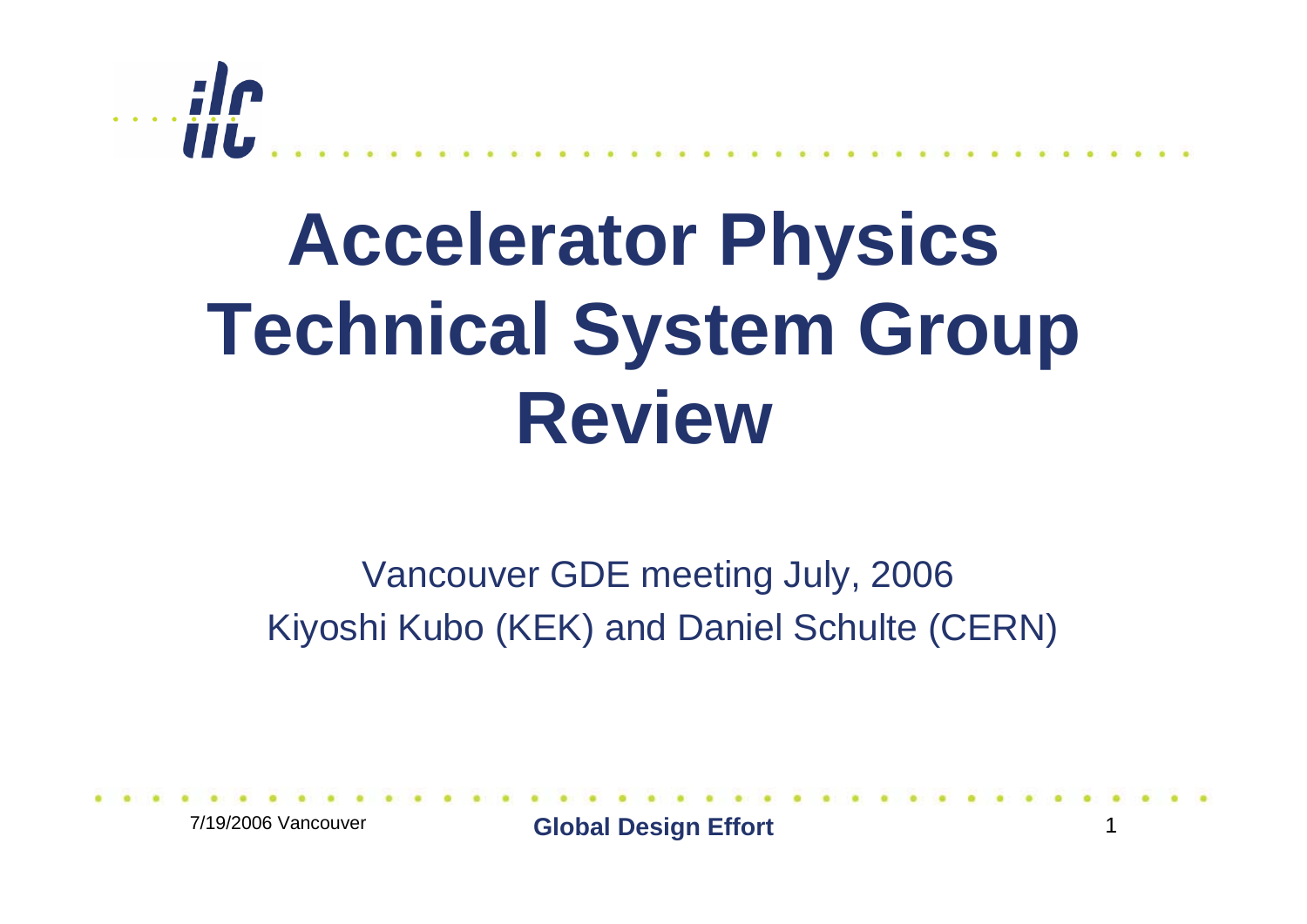$\ldots$  ;  $\ln$ Status of Accelerator Physics Group (1) iiL

- Which 'Area' we have, covered:
	- LET (Low Emittance Transport), so far.
	- **From DR exit to IP (and to Dump)**
		- RTML
		- Main Linac
		- BDS
	- – **Sources (Except for the undulator section for e+ production), Damping Ring**
		- No activity in our group. Area Group coordinates all works.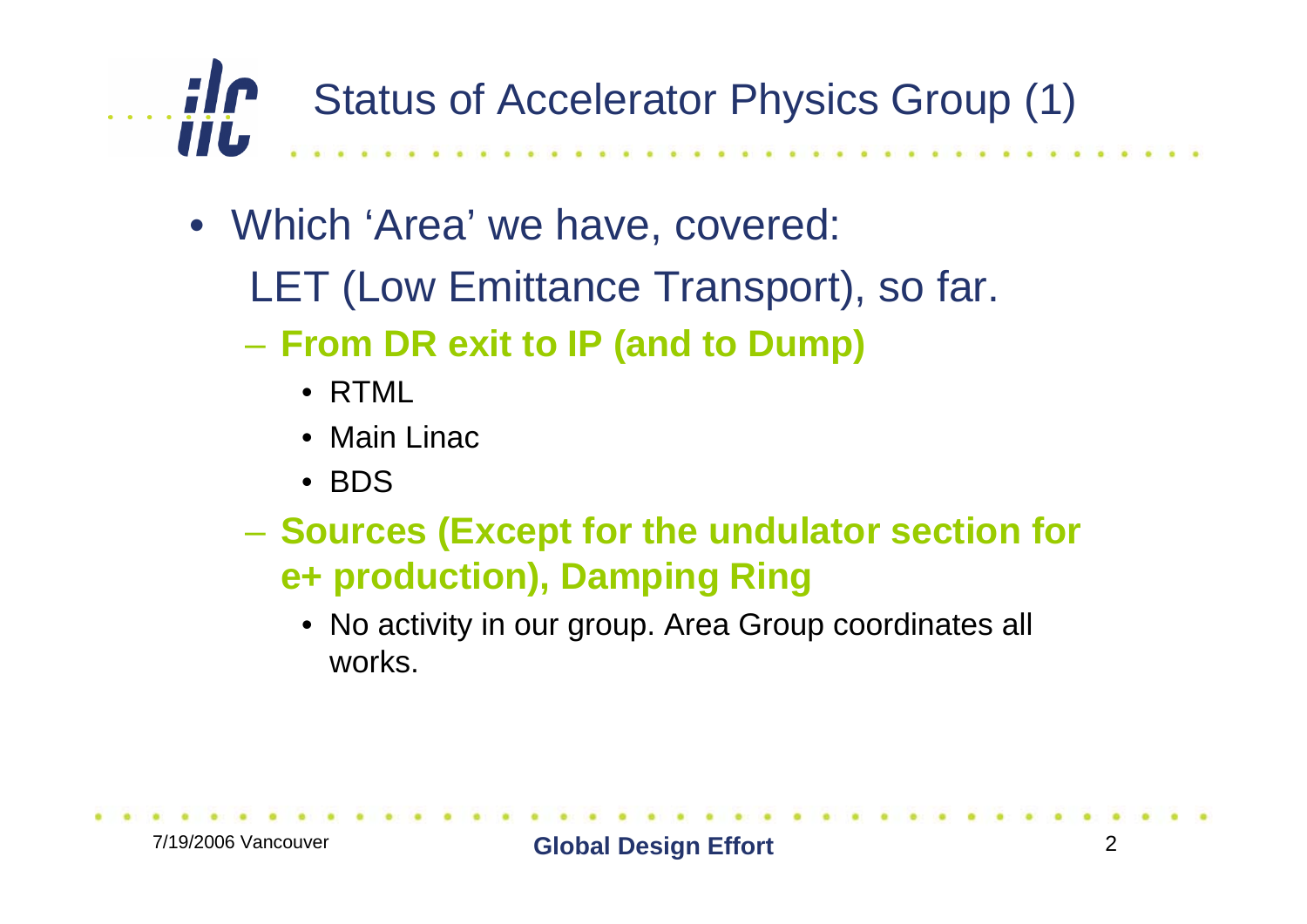#### Status of Accelerator Physics Group (2) **IIL**

RTML

- •Lattice design completed
- • Tuning studies has not been done much
	- **Worm sections (turnaround, BC wigglers, etc.)**
		- Simple 1-to-1 correction will not be satisfactory
	- **SCRF in BC1 and BC2**
		- Similar to main linac, but,
		- Large  $\sigma_{E}/E$  --> large dispersive effect
		- Large off crest phase --> tight tolerances
	- **Tuning for Longitudinal phase space - not studied much**
- Dynamic issues
	- **RF phase stability tolerances were estimated**
	- **Need studies on**
		- Design and performance of  $\Box$  feed-forward (turnaround)
		- Design and performance of  $\Box$  feed-back (Transverse and longitudinal)
	- **Some integration with downstream area will be necessary. (has not done yet.)**
- •Need to give more manpower to this area

7/19/2006 Vancouver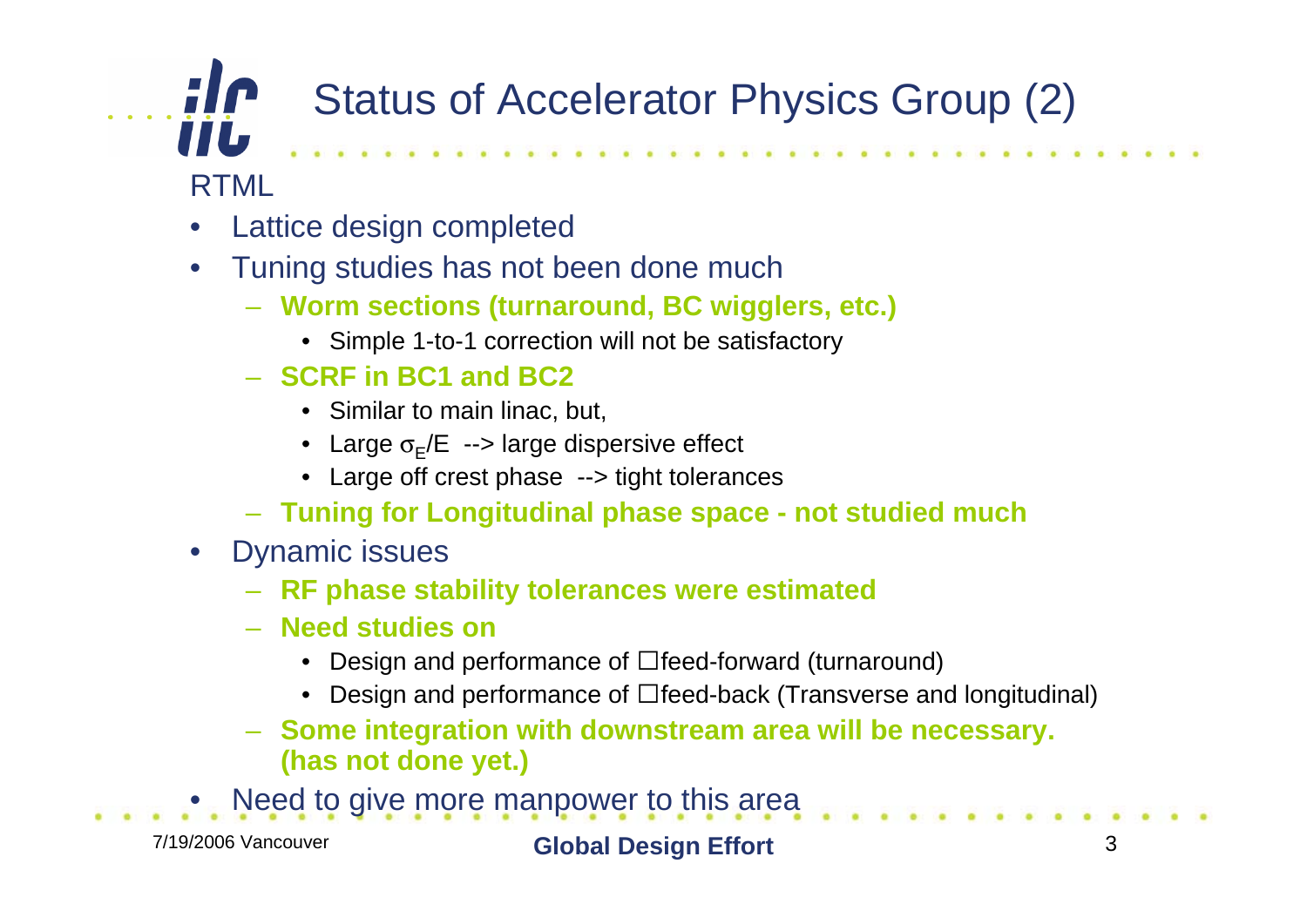#### $\ldots$  ; i.e. Status of Accelerator Physics Group (3) `iiL

Main Linac

- • Lattice design for performance study completed
	- **Undulator section lattice exists**
	- **Other warm sections ? Not yet ?**
- Code benchmarking shows good agreements
- • Static tuning studies has been (relatively) well done.
	- **Especially DFS (Dispersion Free Steering)**
		- Promising results from many people and many codes
	- **But not very much for other, or additional, steering methods**
	- **Bump tuning has been also shown to be effective.**
	- **Present status is probably fine for RDR stage**
- • Dynamic studies
	- **Stability tolerances (vibrations, RF) are being studied.**
		- Some results but not enough
	- **Design and performance study of complete feedback have not been done.**
- • Manpower should go from static issues to dynamic issues or to other areas.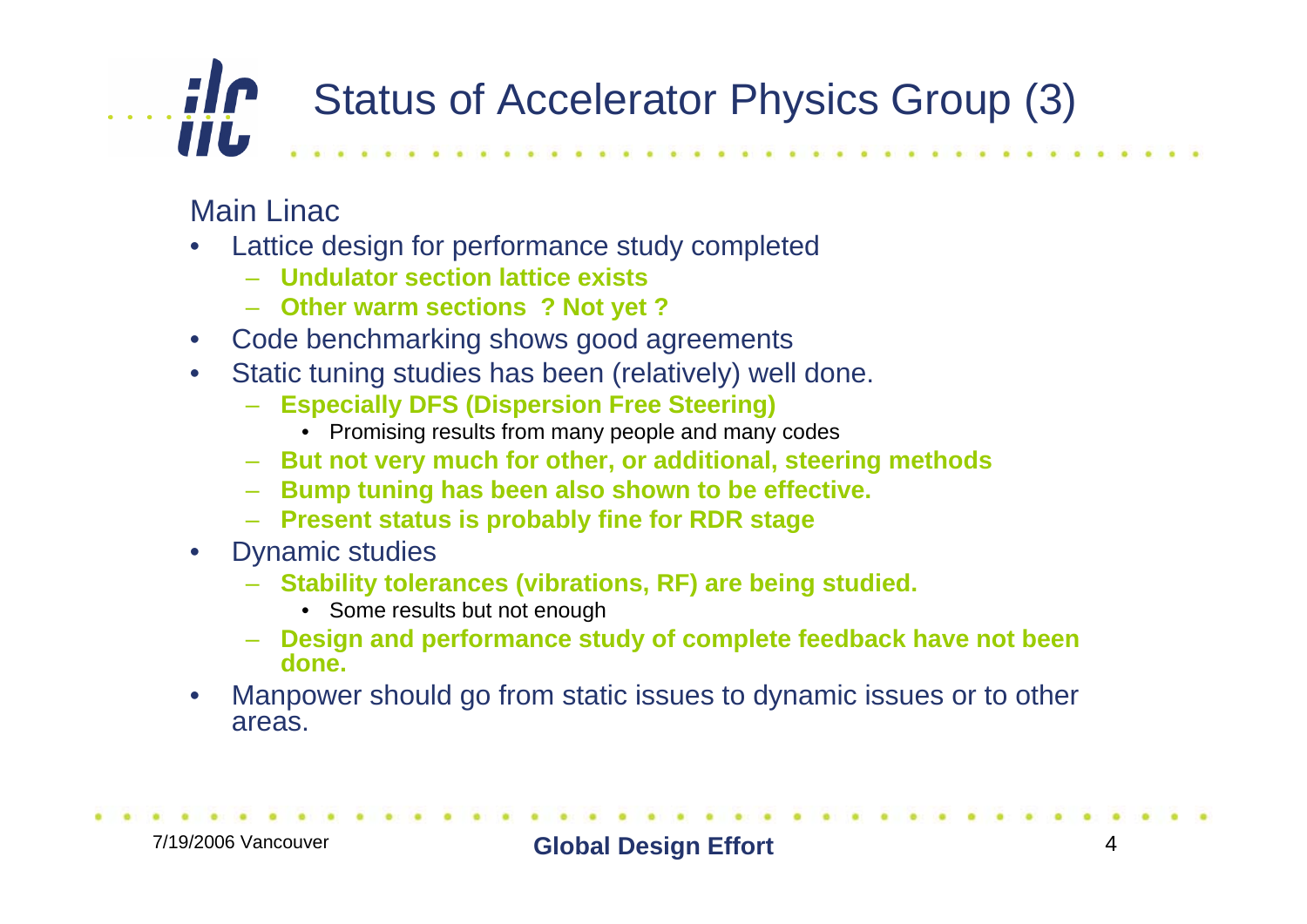#### $\ldots$  ; i.e. Status of Accelerator Physics Group (4) **TIL**

#### BDS

- •Area Group coordinate most works
- •Lattice design completed
- • Alignment and tuning
	- **The old algorithm, which was good for 1 seed, turned out not to be good.**
	- **New algorithms are being tried.**
	- **Without dynamic errors, so far**
- $\bullet$  Intra-train feedback
	- **Post Linac Fast Feedback**
	- **IP Angle Feedback. Based on BPM in BDS before IP**
	- **IP Position Feedback. Based on BPM after collision (beam-beam kick)**
	- **Luminosity feedback. Position-Angle scan. Maximize Luminosity per collision**
	- **Simulation Result, including Linac, BDS and IP, is promising.**
- • Inter-train feedback
	- **1-to-1 steering is foreseen. No simulations yet**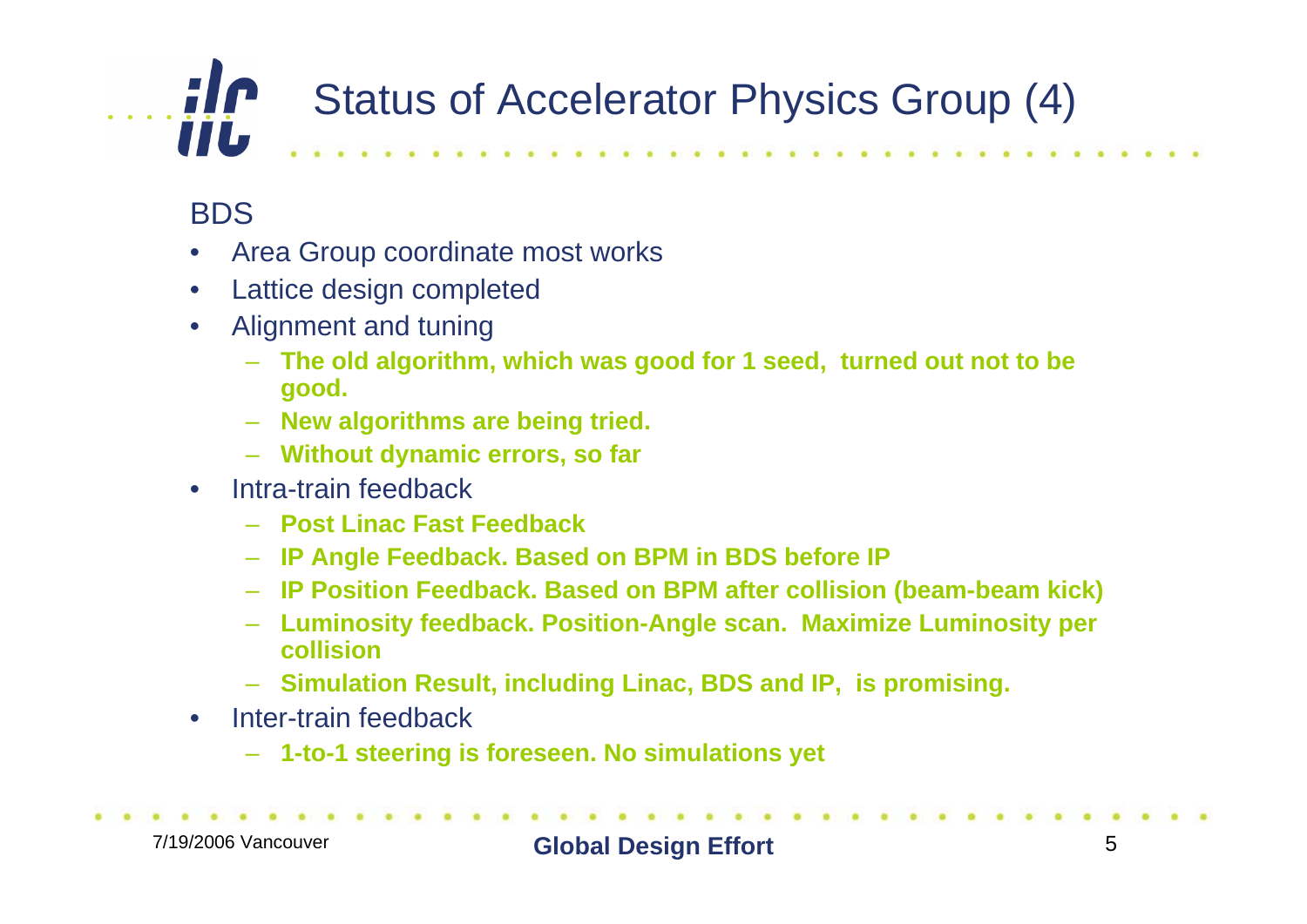

LET integrated study: from DR exit to IP and extraction

- Partially integrated studies have started **RTML and ML, ML and BDS**
- Some ideas for total integrated study of whole LET. But no actual study and simulations yet.

#### Non- LET area (Sources and DR)

- No activities in our group
	- **Except Undulator section for e+ production in e- main linac.**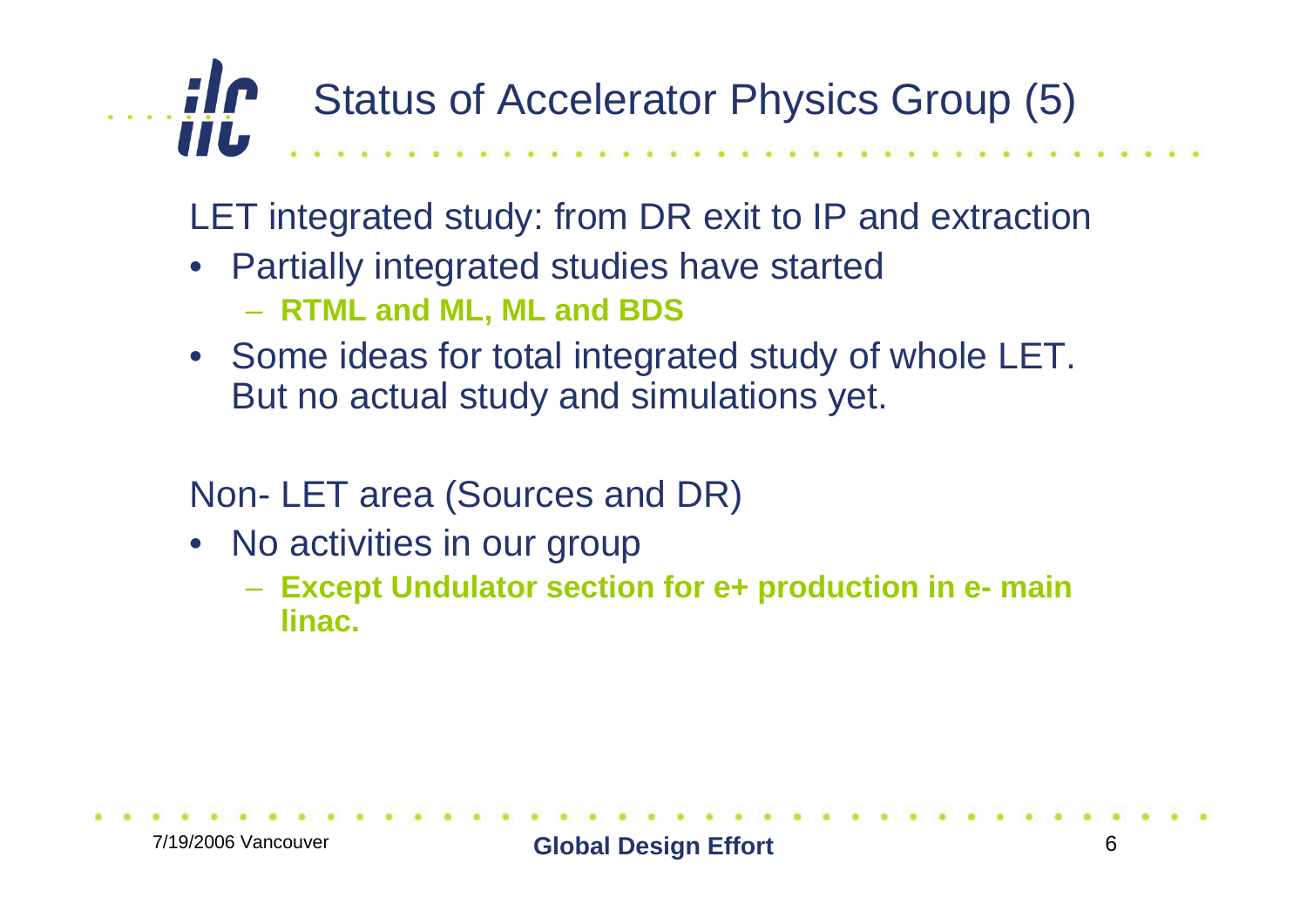

- Possible cost reduction by the Valencia workshop:
	- –**None**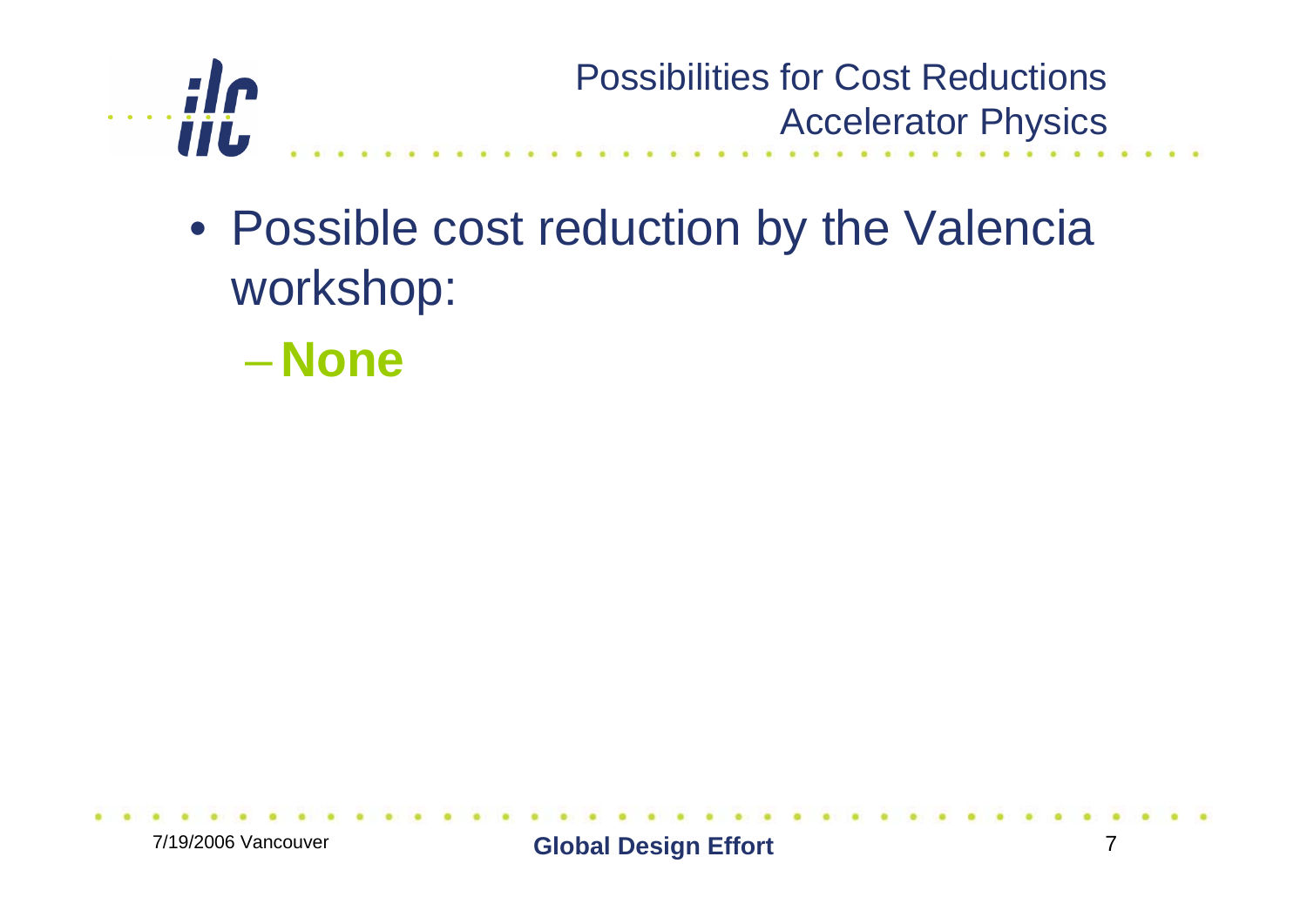# **Plans and Goals-1 Accelerator Physics**

Plans and goals of this workshop and soon later

- Review status. Then,
- Agree to move static tuning to dynamic studies for Main Linac. (if it is appropriate. Static tuning studies in RTML and BDS have still high priority.)
- Agree on conceptual feedback design.
- Review realistic errors, or standard of errors. (Static and Dynamic)
- Discuss 'integrated' simulations, and agree on what is the realistic and effective way.
- Review and re-define tasks and a coordinator of each task.
- Agree on communication method (Web pages, TV/phone meetings)

7/19/2006 Vancouver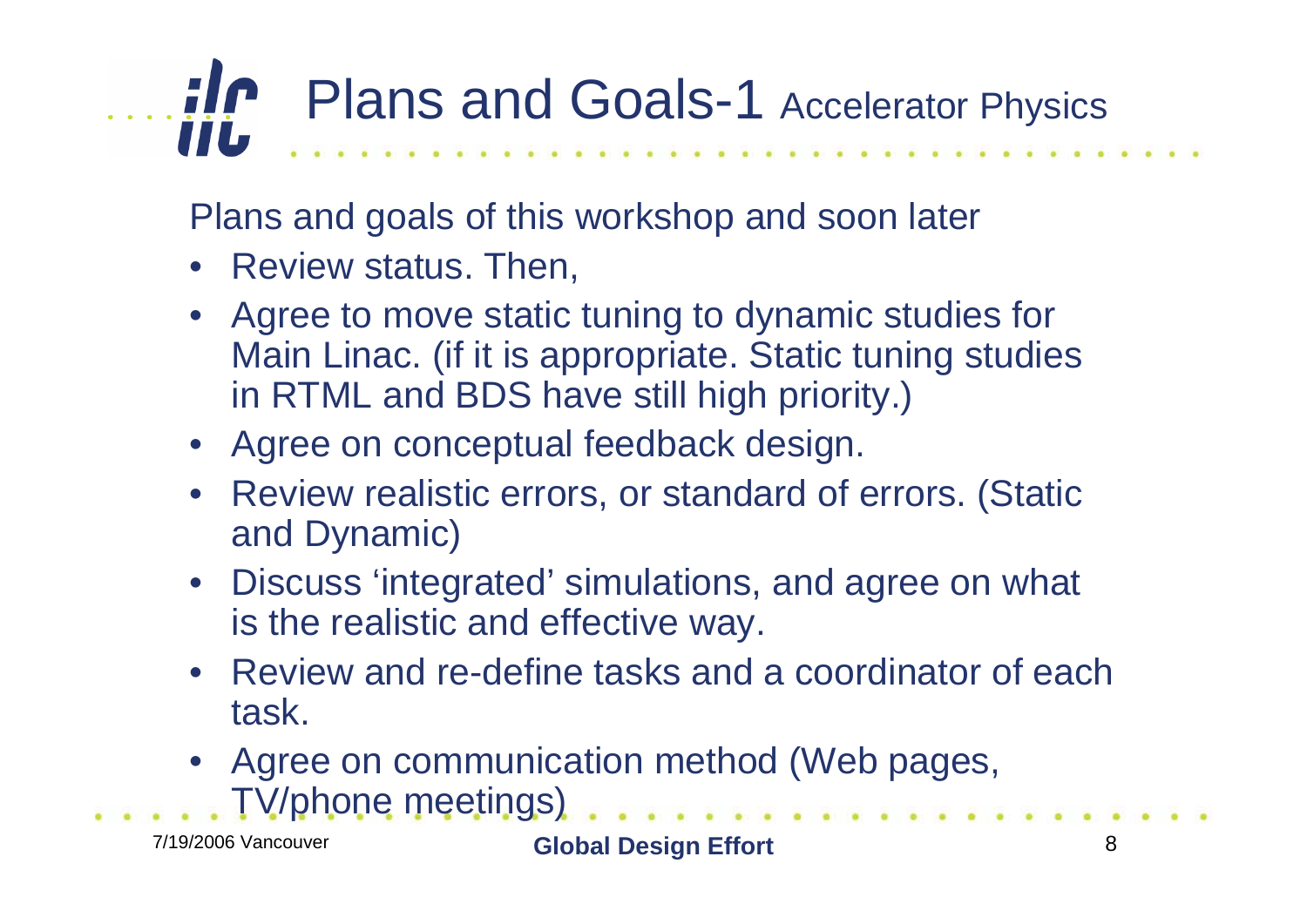## **Plans and Goals-2** Accelerator Physics

Plans between this and the Valencia workshop

- • Complete missing part of lattice design (Matching between areas. \*ML has just changed.).
- Simulations for static tuning
	- Mostly in RTML and BDS
- Simulations for dynamic errors.
	- RTML, Main Linac and BDS, basically separately.
	- Establish feedback system design from DR exit to IP, and simulate its performance.
- Start Integrated simulations.
	- Simple ones, e.g.: Using bunch compressor for alignment of main linac.
	- Start total integrated study
- Give refined numbers of tolerances and specs.
	- alignment, vibrations, strength stabilities, BPM resolution, etc..
- $\bullet$ Start working for injector part (before DR) if required.